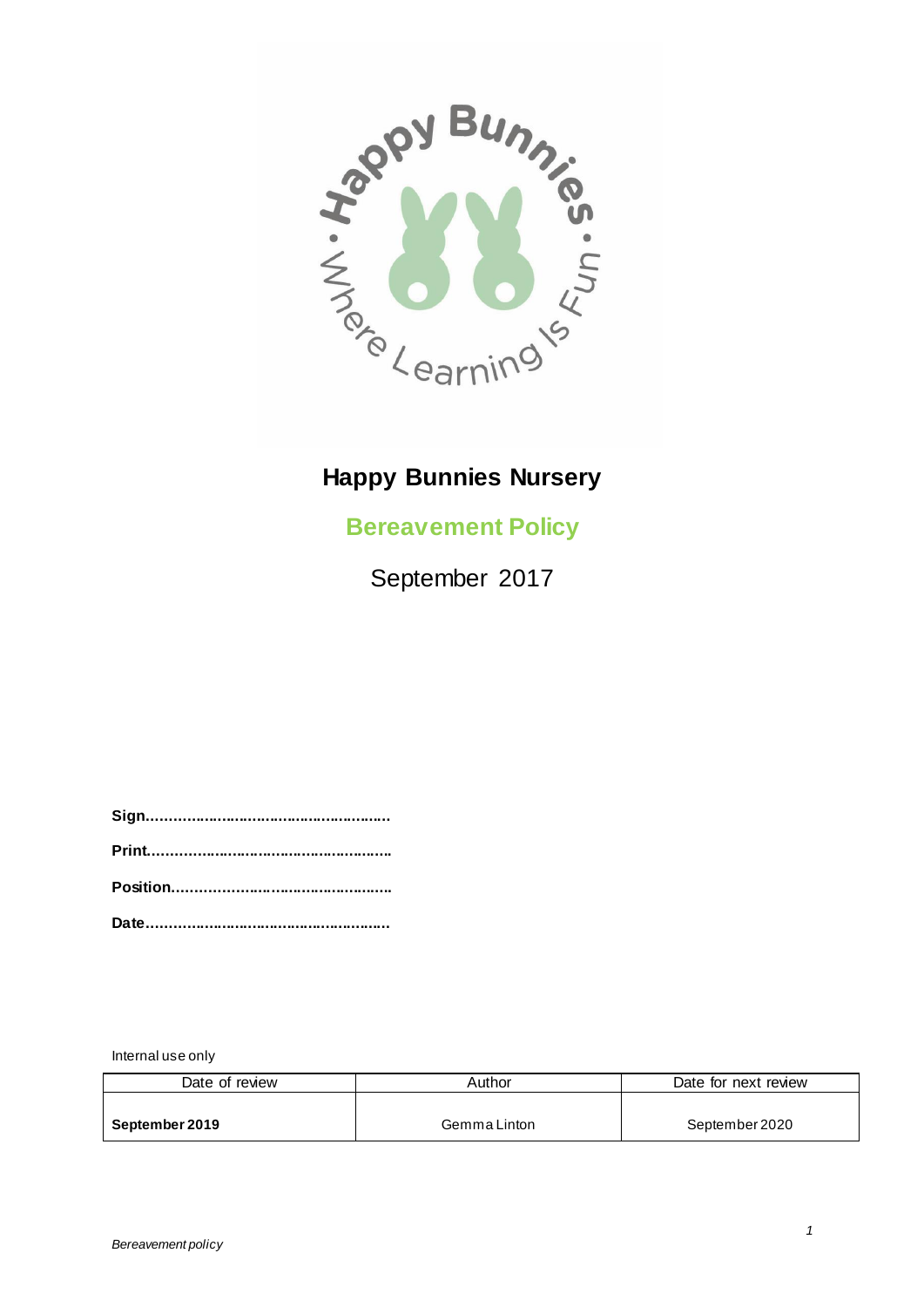## **Bereavement**

Nursery children and their families may experience grief and loss of close family members or friends whilst with us in the nursery. We understand that this is not only a difficult time for families but it may also be a confusing time for young children, especially if they have little or no understanding of why their parents are upset and why this person is no longer around.

We aim to support both the child and their family and will adapt the following procedure to suit their individual needs and wants:

- We ask that if there is a loss of a family member or close friend that the parents inform the nursery as soon as they feel able to. This will enable us to support both the child and the family wherever we can and helps us to understand a potential change in behaviour of a child who may be grieving themselves
- The key person and/or the Nursery Manager will talk with the family to ascertain what support is needed or wanted from the nursery. This may be an informal discussion or a meeting away from the child to help calm a potentially upsetting situation
- The child may need extra support or one-to-one care during this difficult time, the nursery will adapt their staffing arrangements so they are fully supported by the most appropriate member of staff on duty, preferably the child's key worker
- The nursery will be flexible wherever possible to adapt the sessions the child and family may need during this time

The death of family pets is also an area that children and their families may need support with. We will follow the above procedure wherever it is appropriate to support the child to understand their loss and support their emotions through this time.

We also recognise that there may also be rare occasions when the nursery team is affected by a death of a child or member of staff. This will be a difficult time for the staff team, children and families. Below are some agencies that may be able to offer further support and counselling if this occurs.

- **The Samaritans:** [www.samaritans.co.uk](http://www.samaritans.co.uk/) 08457 909090
- **Priory:** [www.priorygroup.com](https://www.priorygroup.com/) 08452 PRIORY (08452 774679)
- **Child Bereavement UK:** [www.childbereavementuk.org](http://www.childbereavementuk.org/)